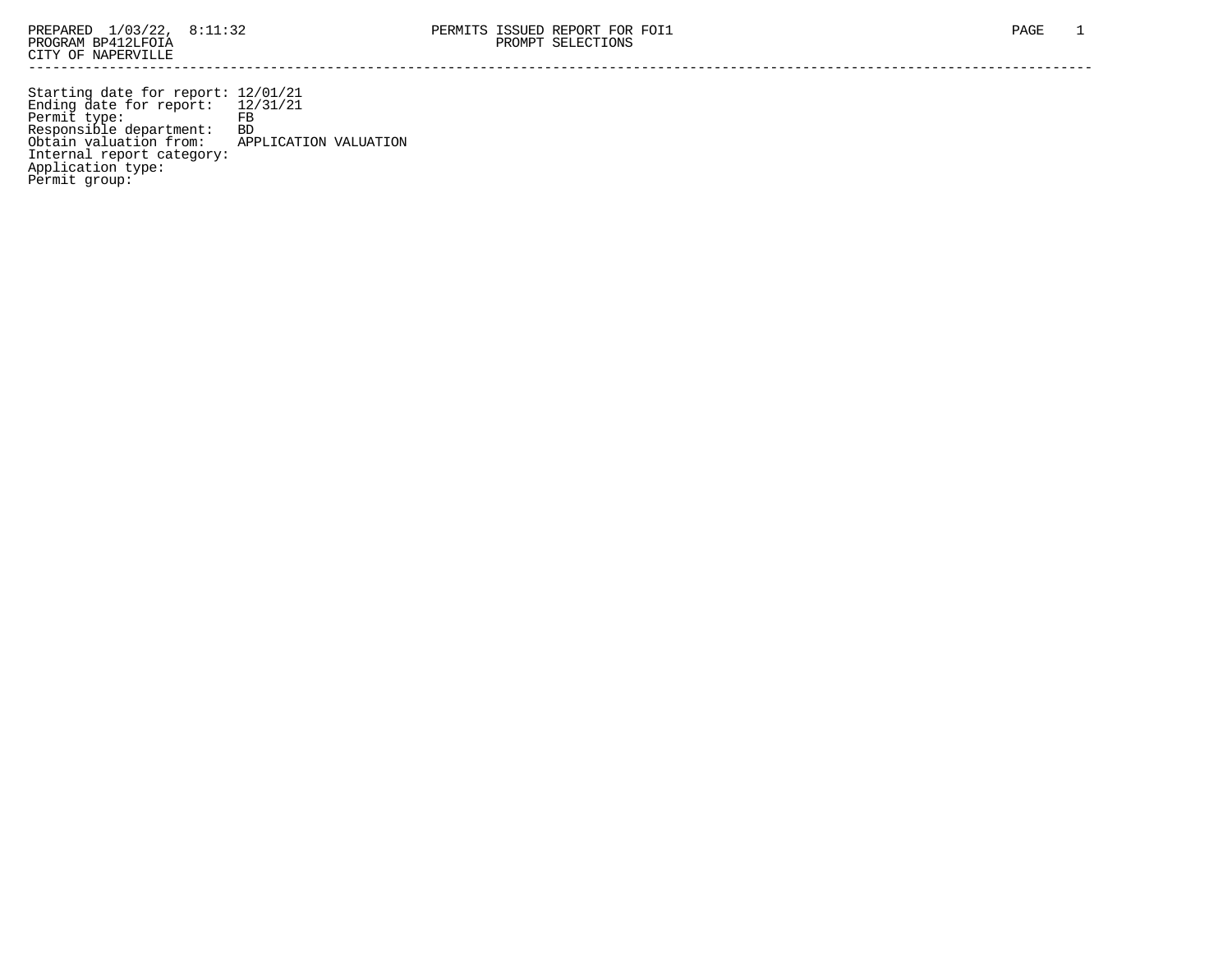## PREPARED 1/03/22, 8:11:32 PERMITS ISSUED REPORT PAGE 1 PROGRAM BP412LFOI1 12/01/21 THRU 12/31/21 CITY OF NAPERVILLE **Example 20** CITY OF NAPERVILLE PERMIT TYPE - FB FINISHED BASEMENT OBTAINED VALUATION FROM APPLICATION VALUATION

| APPLICATION APPLICATION TYPE AND DESCRIPTION<br>DATE<br>VALUATION                                                                                                                                                                                                                                                     | Parcel Number<br>Alternate ID Code         | PROPERTY OWNER/<br>CONTRACTOR                              |
|-----------------------------------------------------------------------------------------------------------------------------------------------------------------------------------------------------------------------------------------------------------------------------------------------------------------------|--------------------------------------------|------------------------------------------------------------|
| 21-00003275 SFR SINGLE FAMILY RESIDENCE                                                                                                                                                                                                                                                                               | 1033 PETTERSON CT                          |                                                            |
| $--------- 7/14/21$ \$650000<br>Contractor #: $630 - 922 - 9298$                                                                                                                                                                                                                                                      | D-07133000090000N58 -83 KRAMER HOMES       |                                                            |
| $\begin{array}{cccc} \texttt{STRUCTURE} & - & 000 & 000 & \texttt{SFR} \\ \texttt{PERMIT TYPE} & - & \texttt{FB} & 00 \texttt{ FINISHED BASEMENT} & & & & 12/14/21 \\ \end{array} \qquad \begin{array}{cccc} \texttt{ISSUE} & \texttt{DATE} & & & \texttt{SUBCONTRACTOR(S)} \\ \texttt{12/14/21} & & & & \end{array}$ |                                            |                                                            |
| 21-00004787 RAL RES ALTERATIONS/REMODLING (NO NEW SQ FTG) 2320 COMSTOCK CT                                                                                                                                                                                                                                            |                                            |                                                            |
| $\begin{array}{cccc}\n-2 & -2 & -2 & -2 \\ \text{Contractor} & +2 & 630 - 240 - 4004 & & & 242000\n\end{array}$                                                                                                                                                                                                       |                                            | W-01032040420000N1261-185 ELITE CARPENTRY INC              |
| STRUCTURE - 000 000 BASEMENT<br>PERMIT TYPE - FB 00 FINISHED BASEMENT 12/10/21 VOLTAGE ENTERPRISE<br>PERMIT TYPE - FB 00 FINISHED BASEMENT 12/10/21 PRECISION PLUMBING SERVICES<br>-----------                                                                                                                        |                                            |                                                            |
| 21-00004916 RAL RES ALTERATIONS/REMODLING (NO NEW SQ FTG) 1407 CHELSEA LN                                                                                                                                                                                                                                             |                                            |                                                            |
| $\begin{tabular}{ll} \texttt{-----} \texttt{---} & 10/18/21 & \texttt{\$30000} \\ \texttt{Contractor} & \texttt{#:} & 708-935-2007 & \\ \end{tabular}$                                                                                                                                                                |                                            | D-08283150020000N1336-149   CONSTRUCTION & REAL EST SRV GR |
| -----------                                                                                                                                                                                                                                                                                                           |                                            |                                                            |
| 21-00005198 RAL RES ALTERATIONS/REMODLING (NO NEW SO FTG) 4227 CHAPARRAL DR                                                                                                                                                                                                                                           |                                            |                                                            |
| $---------$ 11/05/21 \$100000<br>Contractor #: 630-369-1953                                                                                                                                                                                                                                                           | W-01172070190000N1523-241 DJK CUSTOM HOMES |                                                            |
| STRUCTURE - 000 000 FINISH BASEMENT<br>PERMIT TYPE - FB 00 FINISHED BASEMENT 12/30/21 CUSTOM HOME ELECTRIC INC<br>------------                                                                                                                                                                                        |                                            |                                                            |
| 21-00005199 RAL RES ALTERATIONS/REMODLING (NO NEW SQ FTG) 331 N SLEIGHT ST                                                                                                                                                                                                                                            |                                            |                                                            |
| $---------$ 11/05/21 \$40000<br>Contractor #: 630-983-6220                                                                                                                                                                                                                                                            | D-08181360180000N1684-70 AUTUMN HOMES INC  |                                                            |
| STRUCTURE - 000 000 FINISHED BASEMENT                             ISSUE DATE                 SUBCONTRACTOR(S)<br>PERMIT TYPE -      FB   00 FINISHED BASEMENT                       12/07/21                                 HOGA<br>-----------                                                                      |                                            |                                                            |
| 21-00005498 SFR SINGLE FAMILY RESIDENCE 4212 CARPENTER RD                                                                                                                                                                                                                                                             |                                            |                                                            |
|                                                                                                                                                                                                                                                                                                                       |                                            | W-01174140040000N1711-256 KINGS COURT BUILDERS, INC        |